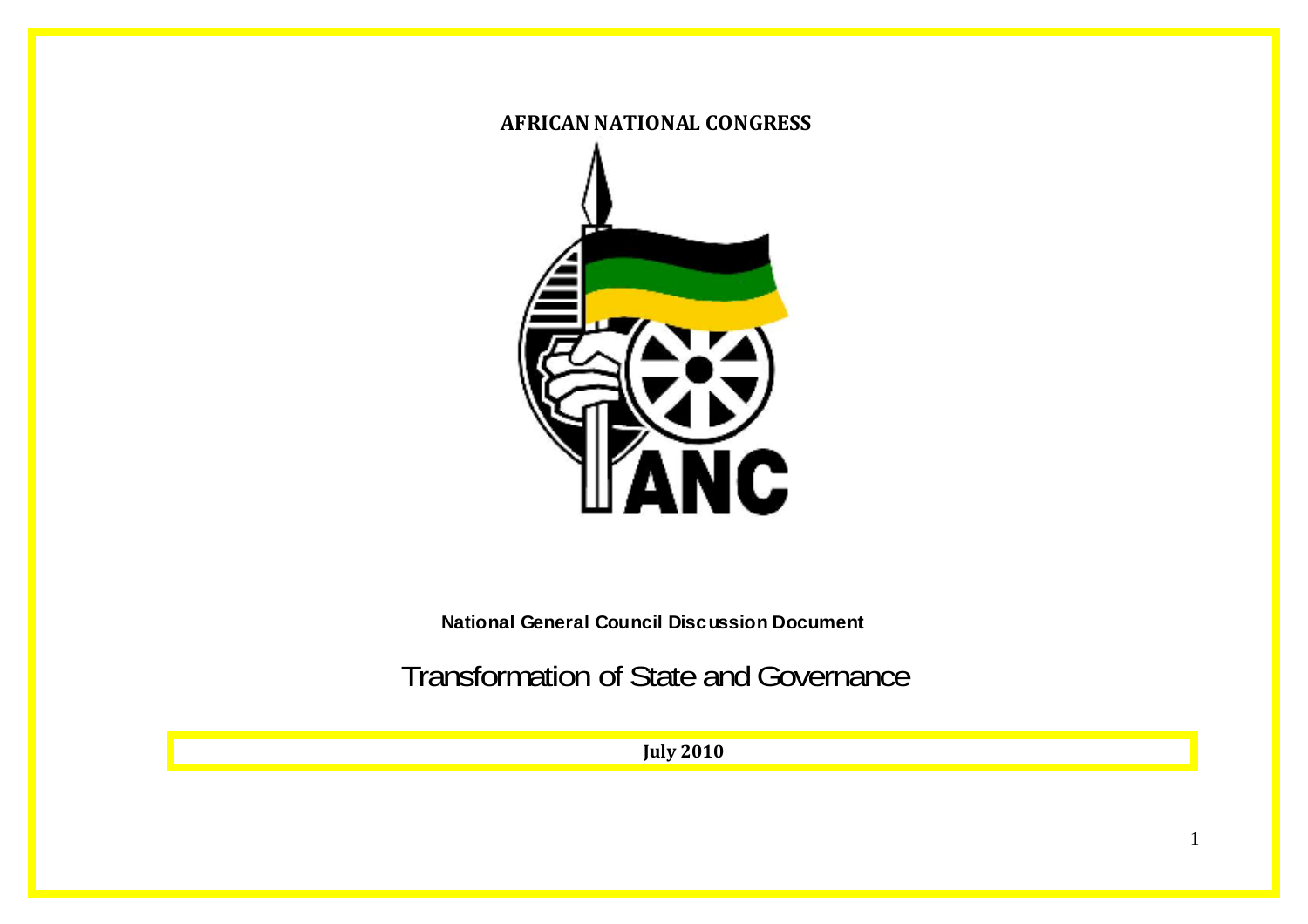| <b>Index</b>                                          |                   |
|-------------------------------------------------------|-------------------|
| e                                                     | Pag               |
| Introduction<br>Attributes of the developmental state | $\mathbf{2}$<br>4 |
| Transformation of the Legislatures                    | 4                 |
| <b>Provincial Government Review</b>                   | 8                 |
| Local Government Review                               | 9                 |
| Intergovernmental Fiscal Relations Framework          | 11                |
| Cadreship for a Developmental State                   | 13                |
| <b>Single Elections Framework</b>                     | 14                |
| <b>Governance of State Owned Enterprises</b>          | 17                |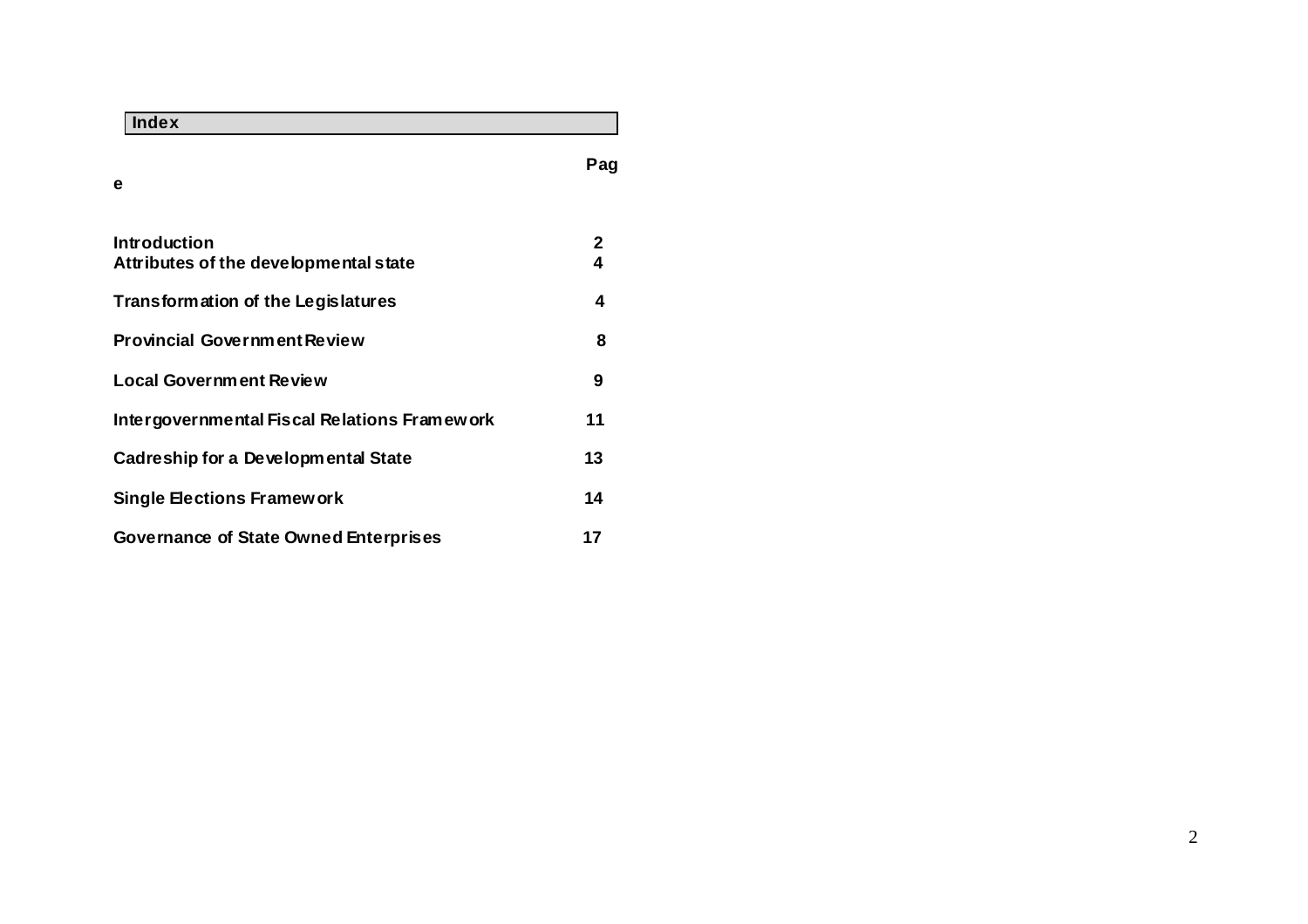# **A. Introduction**

- 1. The 52nd National Conference of the ANC, held in December 2007, provided an important platform for our movement to confirm a mandate for matters relating to transformation of the state in particular legislature and governance. The upcoming NGC w ill also provide a platform for evaluation of progress, consider and adopt key resolutions that w ill take forward our objectives of the NDR.
- 2. ANC is committed to consistently improve the role played by the legislative organs of the State as tribunes of the people and as platforms to monitor and advance the programmes of change. This paper attempts to contribute to the NGC debate on the Transformation of the State and Governance w ithin the context of a developmental State.
- 3. The central task of the ANC is to build a developmental State w ith the strategic, political, economic, administrative and technical capacity in pursuit of the objectives of the National Democratic Revolution. It is this task that the NGC must assess and propose recommendations that will qualitatively improve the functioning of the ANC in Governing the State.
- 4. Critical functions that arise from this task derive from the theory of the National Democratic Revolution and its impact upon the transformation of the State and Governance and in particular the ongoing re-organisation of the pow ers and functions of the State.
- 5. For this to be successfully achieved on through ongoing assessment and evaluation of progress, clear responses aimed at strengthening all spheres of government and mass popular participation in the programmes of the ANC and government is essential.
- 6. Whilst the  $52<sup>nd</sup>$  National Conference provided the political thrust, the tasks that emerged are to do w ith translating policy; legislation; the economy and social relations into key drivers for delivery and meeting the needs of both the people and the objectives of the NDR.
- 7. Our construction of a Developmental State must be informed by the Strategy and Tactics document of 2007, our 5 year policy priorities as outlined in Medium Term Policy Framew ork (2008) and equally what w e have historically envisaged as our long term vision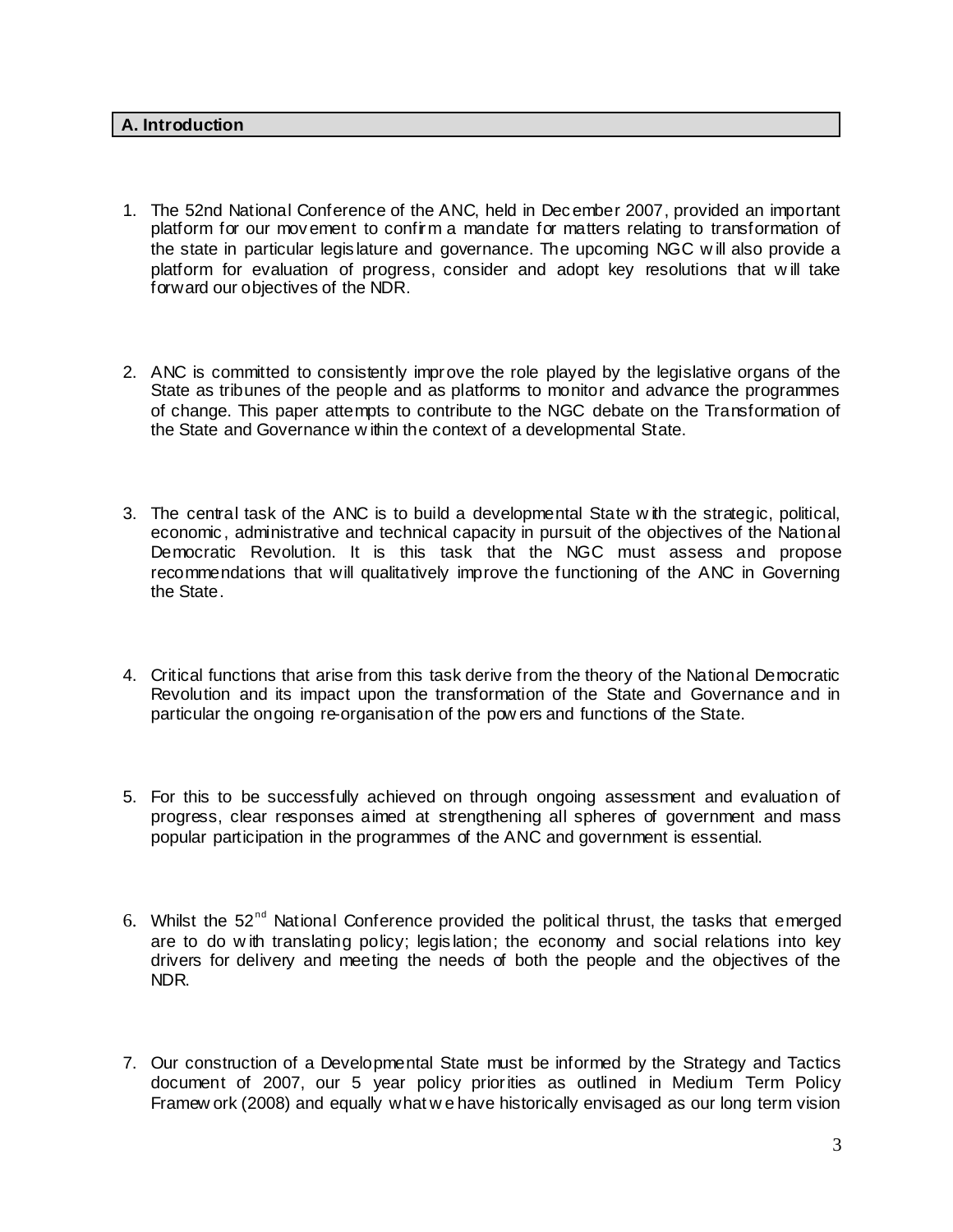of the nature; character and role of the State. This is what must guide the building of a National Democratic Society and what must influence tasks and functions w e assign in the Transformation of State and Governance.

- 8. In carrying out these tasks the entrenchment of a culture of efficiency, honesty, transparency and humanism and of rooting out corruption must take place.
- 9. All of this w ill not be achieved unless the masses of our people are centrally involved in this transformation project and are the direct beneficiaries of this transformation.

# **B. Attributes of the developmental state arising from Polokwane 2007**

10. In 2007, for the first time in its history the A NC (in S&T) defined and articulated its understanding and vision of the key attributes of the South African developmental state.

Four key attributes are defined:

- *"The first attribute of a developmental state in our conditions should be its strategic orientation: an approach premised on people-centered and people-driven change, and sustained development based on high growth rates, restructuring of the economy and socioeconomic inclusion.*
- *The second attribute of a developmental state should be its capacity to lead in the definition of a common national agenda and in mobilising all of society to take part in its implementation. Therefore, such a state should have effective systems of interaction with all social partners, and exercise leadership informed by its popular mandate.*
- *The third attribute should be the state's organisational capacity: ensuring that its structures and systems facilitate realisation of a set agenda. Thus, issues of macroorganisation of the state will continue to receive attention. These include permutations among policy and implementation organs within each sphere, allocation of responsibilities across the spheres, effective inter-governmental relations and stability of the management system.*
- *The fourth attribute should be its technical capacity: the ability to translate broad objectives into programmes and projects and to ensure their implementation. This depends among others on the proper training, orientation and leadership of the public service, and on acquiring and retaining skilled personnel."*

# **C. Transformation of the legislatures**

#### **Strategic Orientation.**

11. The key question is what is the nature and character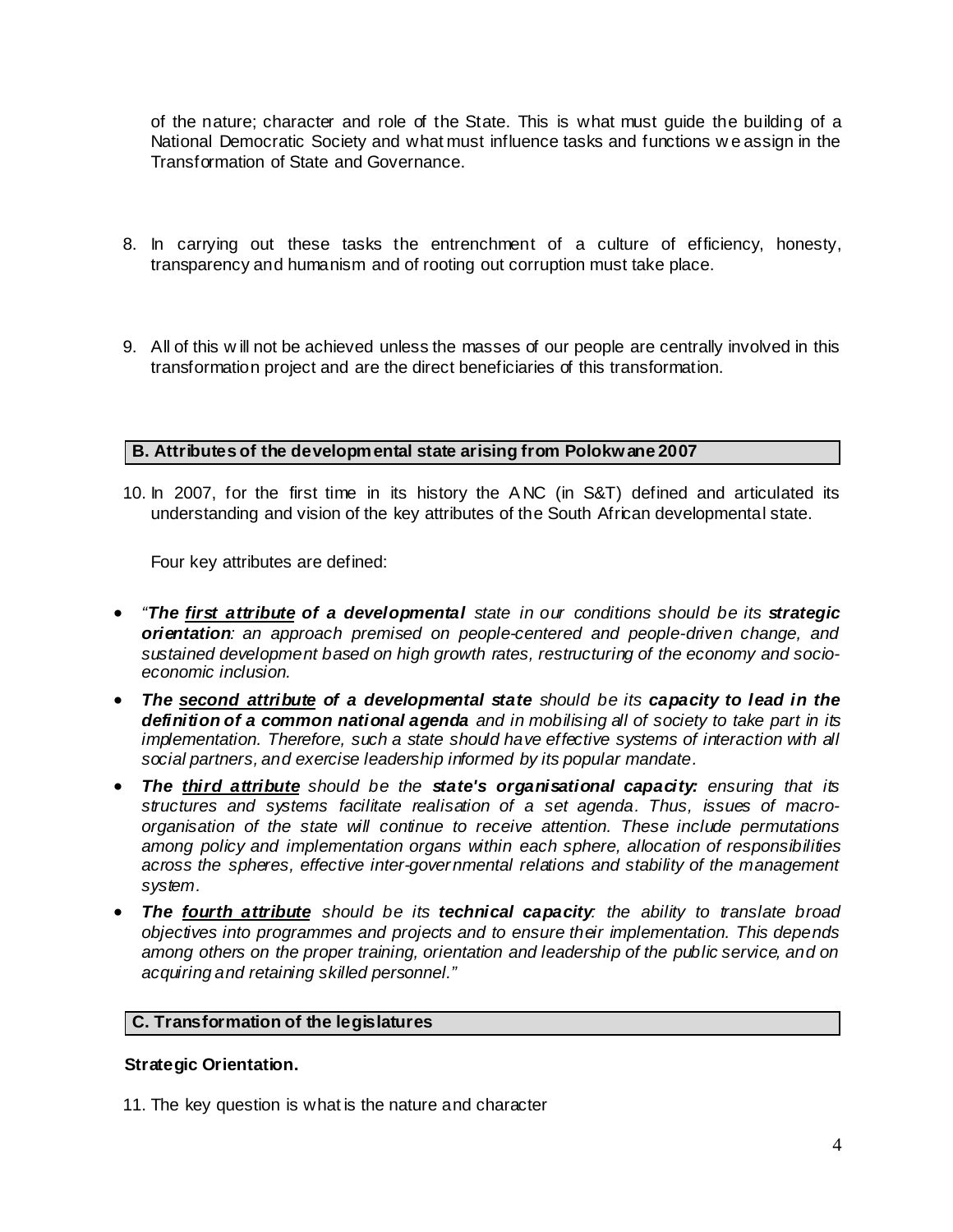of the legislative system that w e require to realize a developmental state.

- 12. ANC policy derived from an analysis of the objective socio-economic conditions that confront our people on a day to day basis, have to be translated into Legislation in order for there to be meaningful change in the lives of our people. This therefore locates Parliament, the Provincial Legislatures and Councils in strategic positions to ensure that policy takes root and does contribute to the changing of people's lives. Strategic positioning how ever must be translated into strategic orientation, a deeper concept, and that can only be done by the ANC. Therefore the Legislatures and the entire legislative arm of the state are to be treated as an activist's forum. The ANC has committed itself to an activist Parliament and Legislatures that puts the interests of all South Africans first, especially the poor, as it performs its constitutional responsibilities as a National Liberation Movement and governing party.
- 13. The Legislatures must be felt by the people. It must be visible through its representatives and have a meaningful impact upon the lives of the people so that they can practically feel and see in practice the concept of "the People shall Govern" that the Freedom Charter spoke of in 1955. To achieve this w e must have a "Peoples Parliament" and Parliamentary Constituency Offices that are used as springboards for community outreach w ork. These offices must be the hubs for advice, the engine rooms for discussion and centres where communities can receive literature and information become informed and politicised and be prepared to go back into the community to serve the people qualitatively better prepared.
- 14. The Legislative arm of the State must ensure through its oversight and legislative role, that there is a speedy roll out of basic services to the people by passing appropriate legislation that speaks directly to the needs of the people and w ill directly benefit them. It further ensures this through its oversight work, working with the Executive and ensuring that the Executive execute both the Constitutional mandate and Political mandate they have, to better the lives of our people.
- 15. A conscious Legislature is one w hich understands that oversight is a continuous act in w hich there is a reinforcing w orking relationship betw een the Legislature and the Executive, ensuring that ANC government policies and programmes are implemented effectively and efficiently, that decisions that are taken and legislation that is passed must result in the better life for all.
- 16. Legislatures are the arena in which the battle of ideas must take place between the political parties. Legislatures by definition are a forum of debate and of engagement. The battle of ideas and the contestation of ideas is a reflection of a deeper struggle for the correct ideological and theoretical direction that the State must be driven, to realize the expressed interests of the people especially the poor. This means that an activist Legislature driven by the ANC must prepare for the battle of ideas and be adequately equipped to do so by the ANC.

# **Capacity to lead in the definition of a common national agenda**

17. Legislatures by their very nature are nation building institutions. They capture the diverse cultures, religions and political persuasions, and the differences in social and economic conditions of the people. They stand amongst various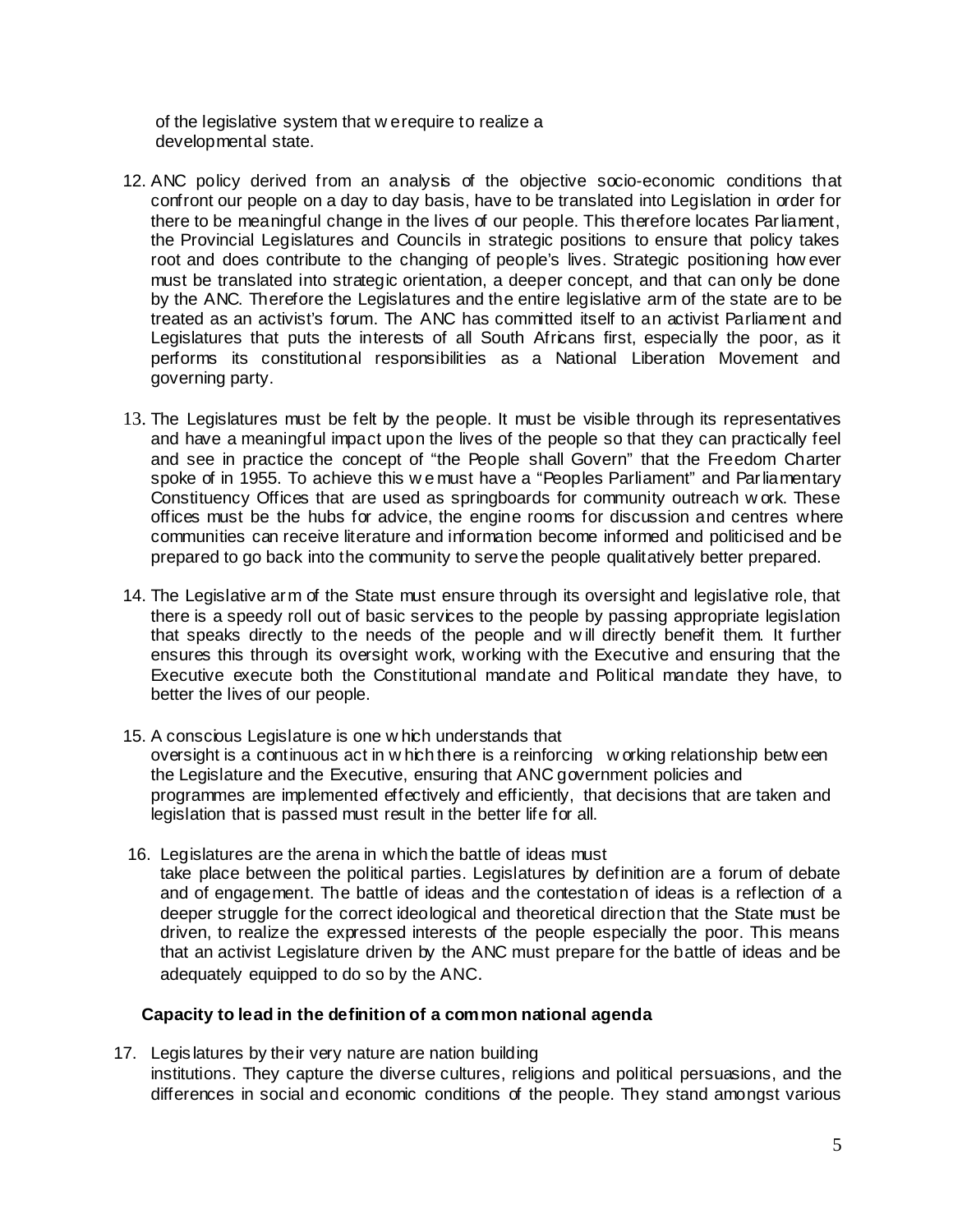political forces that are in contestation for space to politically exist and to control the national resources. Legislatures must provide a meaningful platform for the representation of this diversity.

- 18. Ensuring popular participation in the processes of change, strengthening institutions and practices of popular participation, and encouraging efforts to build and enduring people's contract based on the ANC 2009 Elections Manifesto are central over the next five years
- 19. The democractisation component of the NDR specifically speaks to the super structure of the State. It speaks to how the superstructure needs to be radically transformed to reflect the interest of the masses of people w ho are poor and unemployed.
- 20. Legislatures must act as the voice of the people. It is a central institution in the advancement of both representative and participatory democracy. Accordingly, it serves as an important platform for monitoring and advancing the policy programme of the ANC. ANC has the responsibility to improve the role played by this important organ of the state tow ards building a national developmental state based on the principles of the Freedom Charter and that are enshrined in our Constitution.
- 21. This involves creating a mechanism to shift the thinking from the narrow extrapolations of the provisions of Chapter 4 of the Constitution to a broader appreciation of the critical role of the Legislatures in the fundamental objectives of nationbuilding, participatory democracy and the promotion and protection of a liberation movement culture, and how this contributes to the social and economic, Judicial and Governance transformation project of the ANC.

# **Organisational capacity, ensuring structures and systems realise a set agenda**

- 22. NGC offers through the mid-term review report the opportunity to evaluate the need for a strategic shift in thinking and approach regarding the position, roles and functions of the Legislative Arm of the State in our constitutional democracy. It includes review ing the nature and role of key political structures/offices; examining the capacity, roles and functions of Members of Parliament; the members of the Provincial Legislatures and councilors so as to reflect the values, interests and objectives of the ANC. This means ensuring that the pow er relations of the ruling party is felt and respected by parties and officials.
- 23. This includes re-examining the nature and role of political structures within Parliament to ensure that the policies, values and objectives of the ANC are the point of departure and reference in all parliamentary processes including law -making, oversight and public involvement.
- 24. Building a strong Parliament and Legislatures w ill depend on the ANC as the governing party taking a long term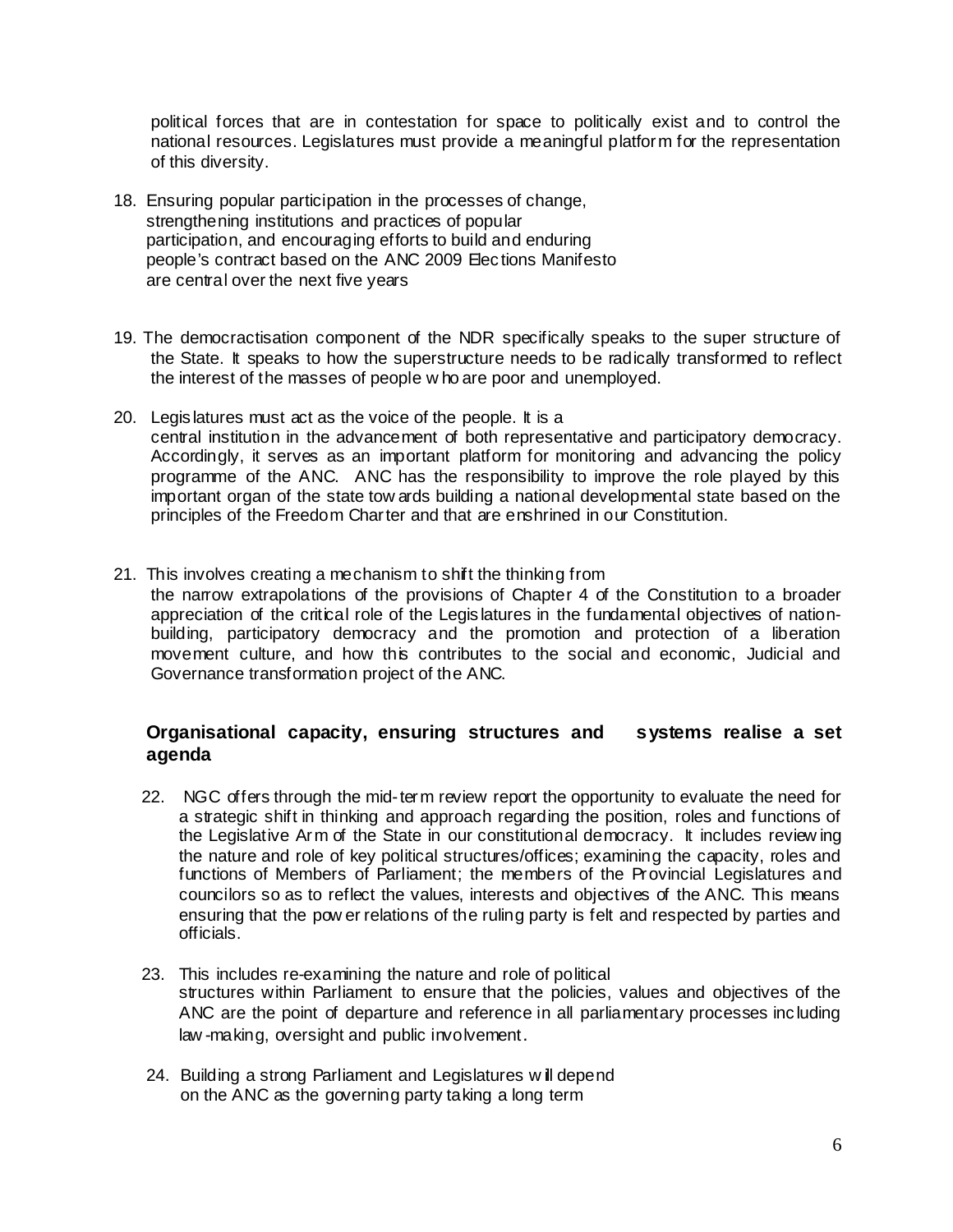view on the decision making structures and management systems that are appropriate for a "People's Parliament". Reactions to immediate political pressures and considerations of short term political advantage should not be at the expense of long term goals.

- 25. The point of departure is that good governance, and the realisation of the ANC's political project depends on the development of a "strong" Parliament and Legislatures. This is so because Parliament and the Legislatures play a crucial role in identifying the needs of the people, articulating their experiences and view s and thus in determining the national political agenda. As "oversight bodies", they help identify problems of policy failure that require attention and help in overcoming bureaucratic inertia.
- 26. The long term objectives of the NDR must inform the approach to the key programmes that the ANC must put in place in the legislative arm of the State. One of the key programmes is the transformation of the Legislative arm of the State.
- 27. Central to this is collective leadership, w hich means that there must be continuous and ongoing consultations on matters affecting the ANC. It means that the deployees of the ANC in the Legislative arm of the State take the responsibility to politically explain and ensure implementation of decisions taken both by the collective, but also Executive and Constitutional decisions. Collective leadership means that leadership skills, experience and know ledge must be shared.
- 28. A key part of political management is that of managing the inter-relationship betw een the Legislative arm and the State, the Executive and its Provincial Counterparts as w ell as corresponding provincial Executive Councils.
- 29. This calls for the renew al of the political management of the Legislative arm of the State, the governance of its institutions, how it conducts and runs the affairs. This requires that there be regular evaluation and assessment of rules and policies that govern the institutions.
- 30. This extends to the nature of the discipline that is required in the Legislative Arm of the State. Whippery needs to ensure political and organizational discipline of members, ethical conduct and the reflection of sound qualities that the nation would expect from leadership.
- 31. With regards to working w ith broader civil society, Legislatures must have the ability to sustain this work and reach out to sectors which will result in these sectors enhancing the democracy underpinnings decisions of that Legislature.
- 32. The study groups are the think tanks, the strategy and tactic forum's for members. Study groups strategize and develop a common approach to a particular issue. It is therefore a continuous process of political education for the Whip in the Study Groups to ensure ANC members analyse, crystallize and develop a common approach and ensure a coherent political approach to a variety of policy issues in study groups, Committees, Plenary's and in their oversight functions.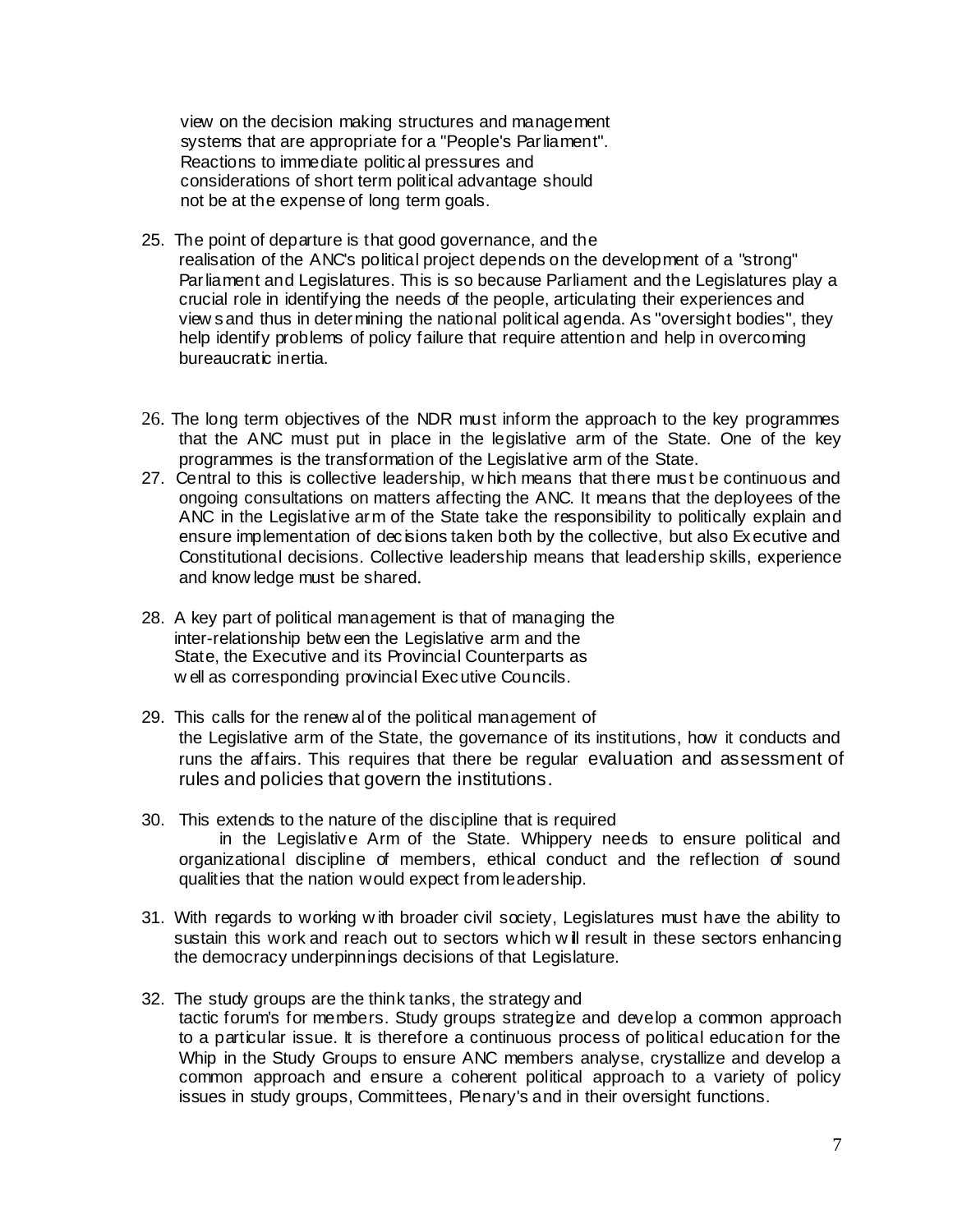33. The core function of the Study Group is to do political work on the legislative programme before the Committee, political oversight in respect to matters coming before it, and formulate ANC for the relevant focus area.

# **Technical capacity; the ability to translate broad objectives into programmes and ensure implementation**

- 34. The political and operational heart of Legislative engagement is through political parties and it is these parties that must be adequately resourced to meet the challenge of rising on a continuous basis the quality and integrity of debate. It is these very debates in Legislative arm of the State w hich provide for the seeds of policy development and review .
- 35. Resources should necessarily be resolved through ensuring that we treat the Legislative Arm of the State like the Judiciary and Executive when coming to the allocation of financial resources prior to the drafting of the budget. Parliament cannot be treated as a budget vote like a department.

#### **Questions on the Legislatures**

- Is the current legislative system correctly positioned to deliver the interests of the developmental State? If yes what experiences can we learn from this? If not what needs to be changed?
- ANC has called for an activist Parliament and Legislatures. What needs to be done to achieve this?
- ANC Caucus's are central to delivering on ANC policy. What improvements can be made to ensure more effective and efficient Caucus's?
- What type of Cadre do we need in the Legislative Arm of the State; the level of skills; the depth of experience; and the quality of grounding in the organization
- What constitutes good political management and political governance in the Legislatures?
- To what extent are the two Houses of Parliament structured in a manner that it will give effect to the attributes of a developmental state?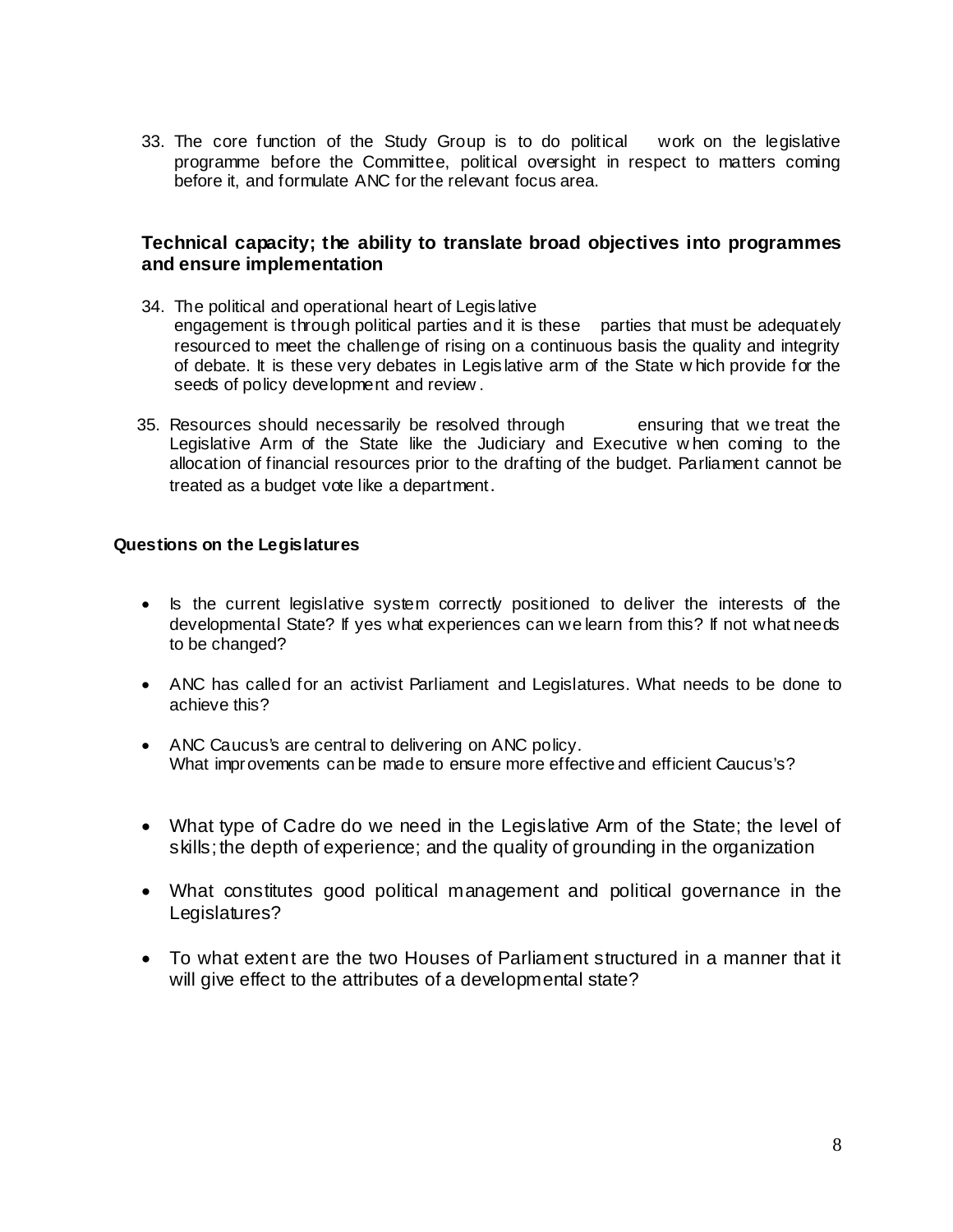#### **D. Provincial Government Review**

- 36. The four attributes of the developmental state must inform the character, nature and systems of Provincial government. Our experience as the ANC over the past sixteen years leaves us to ask the question, have Provinces improved the lives of our people in each Province qualitatively and have they addressed the key socio-economic challenges facing communities in each Province?
- 37. The Unitary State remains ANC's philosophical orientation and point of departure. Therefore any consideration with regards to the Provinces must be guided by this.
- 38. The creation of Provinces contributed to a smooth political transition. How ever, their role remains uncertain.

# **Specific findings on Provincial Government**

- 39. The Government has undertaken a research on the provincial governments. The research among others highlighted the follow ing;
- 40. Provinces receive a major share of the division of revenue (43%), with 90% + revenue derived from transfers resulting in weak accountability. Provinces (43, 3%) receive a much larger share of the division of revenue than local government (7, 7%) and just less that National government (48, 9%) in 2009/10.
- 41. The role of Provinces is uncertain w ith respect to:
	- Concurrency: Provincial Budgets distort national functions
	- Regional Development social vs. economic development
	- Contestation over housing, transport, roads and other functions w ith municipalities.
	- Supervisory role by Provinces over municipalities is under-resourced.
- 42. Legislative output is limited.
- 43. Provincial expenditure has achieved redistribution but outcomes, performance and capacity are uneven across Provinces.
- 44. Provinces that inherited former homelands generally have w eakest capacity, low est per capita expenditure and poorest service delivery records and highest backlogs.
- 45. Critical is the need for the introduction of a National Legislative Framew ork for Provincial Government, w ithin the context of a Unitary State, which clarifies and defines its role and function.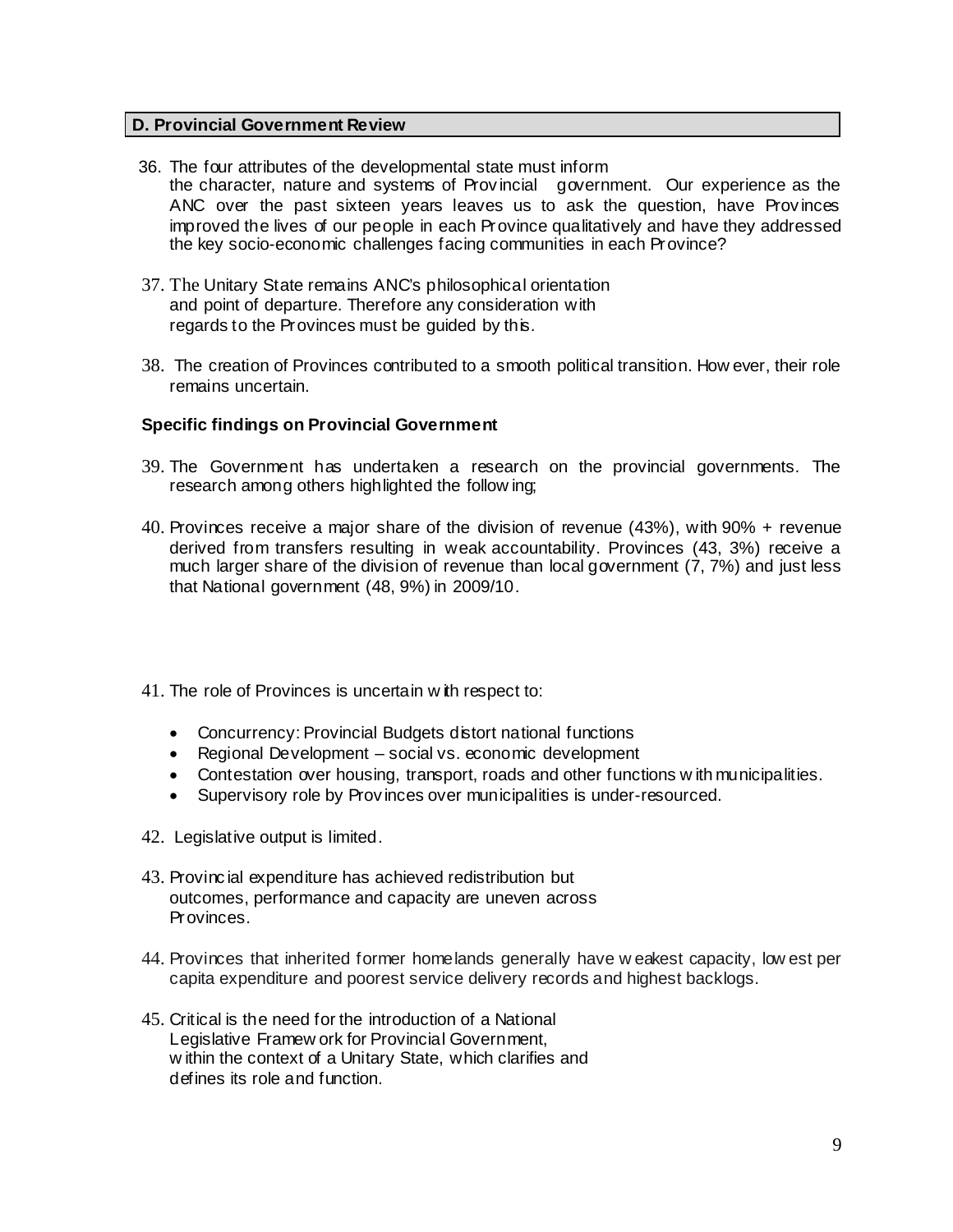46. Findings do not point to a strong case to abolish Provincial Government. Costs of Legislatures are negligible compared to the Provincial expenditure. There is a stronger case to retain, but reduce the number of Provinces. Any changes will require a Constitutional change.

#### **Recommendations**

- 47. Despite the above w ork done, it is clear and evident that there is a need for an indepth discussion w ithin the ANC structures on the issue of provinces. The internal debates must define the role and function of a "developmental provincial government", and define concurrency in the context of national priorities, provincial service delivery, planning and development.
- 48. The ANC internal discussion must provide a policy framew ork and a set of criteria for the possible new configuration of Provinces, be it the reduction in the number of Provinces or their being phased out.
- 49. The review summit on provincial government has been prioritized, the outcomes of summit w ill be an ANC guide tow ards a consultative conference.

#### **E. Local government review**

- 50. Local Government has contributed to the achievement of a number of significant social and economic advances, since the ushering in of the new democratic municipal dispensation in December 2000. The majority of our people have increased access to a wide range of basic services and more opportunities have been created for their participation in the economy.
- 51. Notw ithstanding the valuable role that municipalities have played in our new democracy, key elements of the local government system are show ing signs of distress.
- 52. Single tier systems of local government, w hich will do aw ay with district municipalities, remove the PR system in local government and make all councilors full time;
- 53. Urgency, prioritization, speed and timing w ill be important in addressing the critical issues facing local government.
- 54. There must be focus on the Millennium Development Goals and universal household access to basic services by 2014.
- 55. The ANC's Manifesto programme for the next five years commits government to build a developmental state; improve public services and strengthen democratic institutions. This is the point of departure for intervening, stabilizing and supporting local government in order for it to fulfill its core mandate.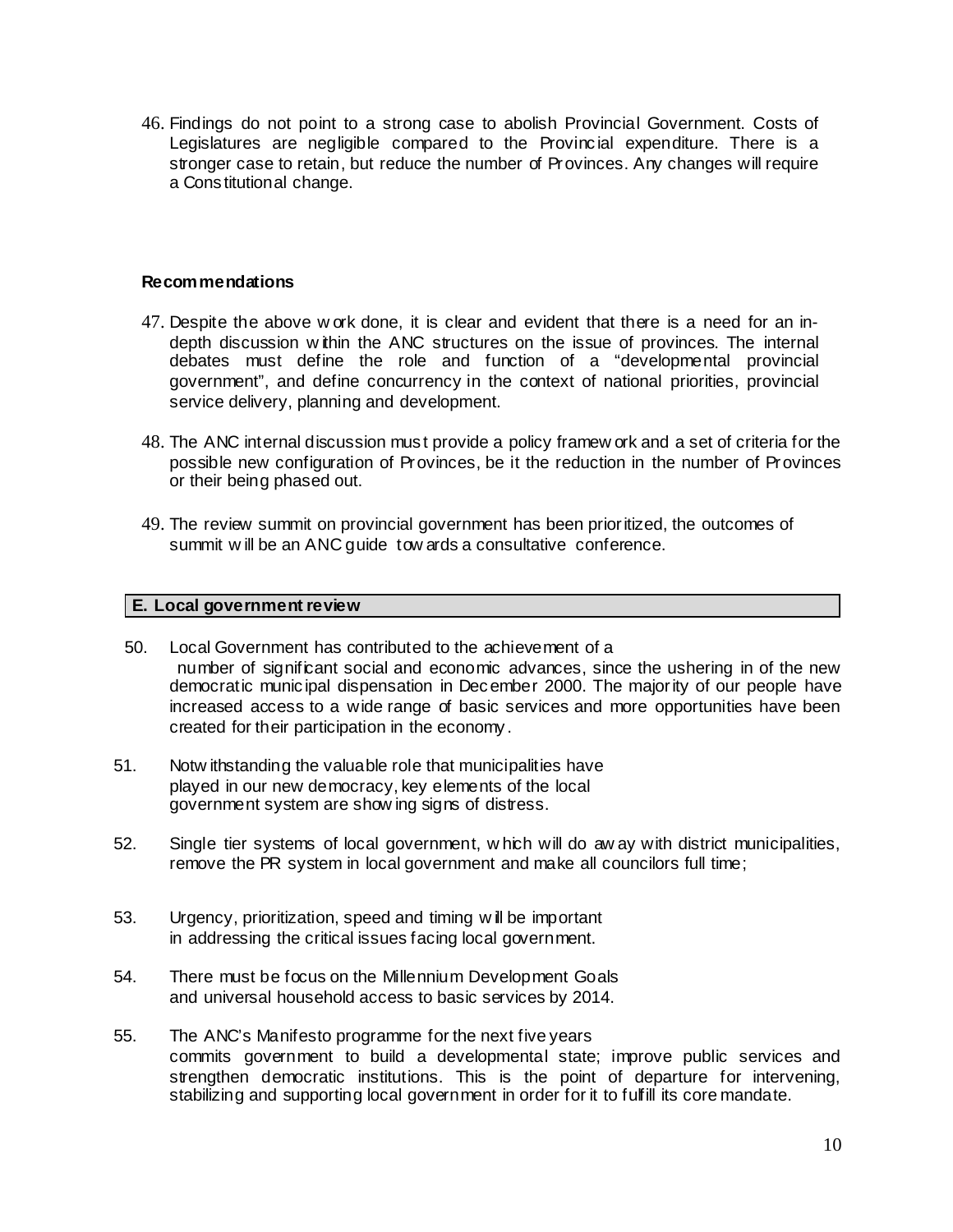# **Challenges**

- 56. The effective functioning of a municipality begins w ith its political leadership. The overarching question during the assessment process centered on the effectiveness, capability and integrity of the local council political leadership.
- 57. Key questions looked at the nature and extent of maladministration and corruption and how deep these have been as contributory factors in the negative performance of administrations and councils.
- 58. To w hat extent have National Government's universal expectations on local government as reflected in the proliferation of new and under-resourced mandates and functions, contributed to local government failure?
- 59. Provincial assessments exposed the causal reasons for distress in municipal governance. These w ere:
	- Tensions betw een the political and administrative interface.
	- Poor ability of many councilors to deal w ith the demands of local government.
	- Insufficient separation of powers between political parties and municipal councils.
	- Lack of clear separation between legislative and executive.
	- Inadequate accountability measures and support systems and resources for local democracy.
	- Poor compliance with the legislative and regulatory framew orks for municipalities.
	- Poor communication w ith communities
	- Role confusion between Mayors; Speakers; Chief Whips; PR vs. ward councilors.
	- Instability of municipal administrations
	- Poor financial accountability
- 60. Current assessments reveal that party political factionalism and polarization of interests over the last few years and the subsequent creation of new political alliances and elites have indeed contributed to the progressive deterioration of municipal functionality. Evidence has been collected to dramatically illustrate how the political/administrative interface has resulted in factionalism on a scale that, in some areas, it is akin to a battle over access to state resources rather than any ideological or policy differences. The lack of values, principles or ethics in these cases indicates that there are officials and public representatives for whom public service is of no concern.
- 61. Other social institutions including the media and civil society have also been ineffective in increasing municipal accountability and oversight. There is now a lack of trust in the system by the people. This has been publicly evidenced in the spats of community protests w hich can be analysed are a reflection of the alienation of the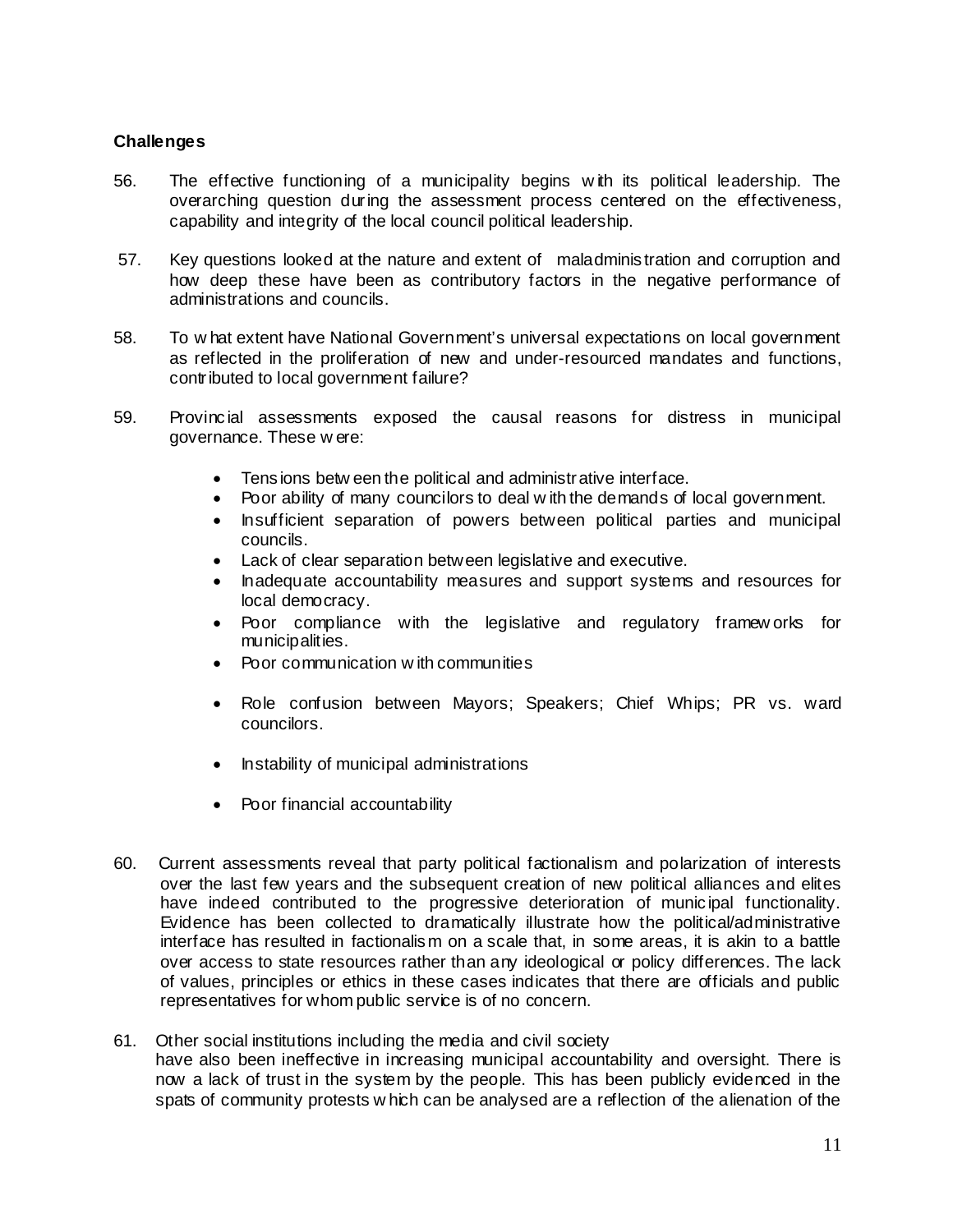people from local government.

# **Questions on Local Government**

- What is the state of local government in 2010 and what must be done to restore the confidence of our people in this sphere of government by 2011 and beyond?"
- Are the current initiatives sufficient to deepen the participation of our people in the current phase of the NDR in line w ith the vision of the "People Shall Govern"?
- We need to revise the electoral process on the nomination of Ward Councilors, w hich would involve the community in the selection and electing process. What criteria should underpin this exercise?
- What must be changed within the current model of public participation at a local level, i.e. through the present system of w ard committees?
- Which policy and structural reforms of local government must be prioritized by the ANC government before the 2011 local government elections and the 2014 national and provincial elections?
- What policy and legislative reforms are required to ensure the recruitment and retention of scarce public sector technical skills across all levels and sectors of government?

# **F. Intergovernmental Fiscal Relations Framework**

- 62. The challenges of demarcation between Provinces have led to communities demanding to be placed in a Province considered to have greater financial capacity to meet service delivery demands.
- 63. With any shift of communities across a Provincial boundary will have a significant impact on the allocations of funds in terms of the equitable share formula. The NEC in September 2008 resolved to incorporate Merafong from North West to Gauteng. In anticipation it further called for the NEC sub comm. to review the equitable share formula and propose a new funding model.
- 64. The model should address the systemic inefficiencies experienced in the past 15 years since the daw n of the new era. These challenges are serious and any interventions aimed at addressing them need to be underpinned by solid and rigorous research on the state of service delivery and functioning of government.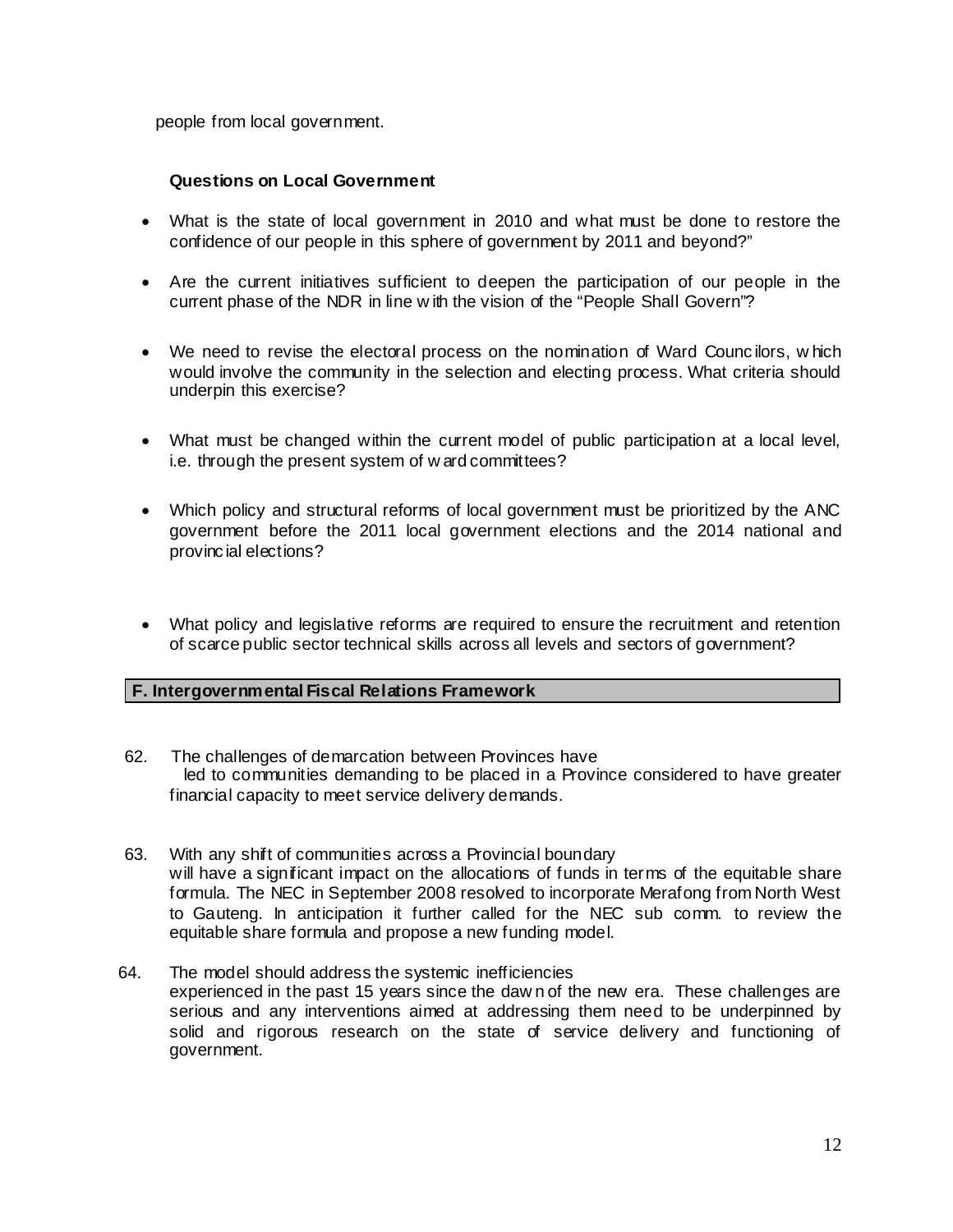#### *Key recommendations towards a new funding model.*

To address the developmental agenda of the government, the follow ing are critical:

- (i) The equitable share formula should be review ed so that the developmental needs of the people are addressed and respond to institutional dynamics, especially at local government level.
- (ii) The current system of grants should be reviewed and a proper grantsmanagement system should be developed. This proposed governance framew ork for grants must address effective monitoring, reporting, accountability, impact (outcome-based). There must be a relationship betw een expenditure incurred and impact on the lives of people. Therefore a framework must be developed so that expenditures are assessed and any allocation of a grant is review ed annually. Importantly, each grant must have a business plan prepared for it detailing the outcomes to be achieved from spending grant funding.
- (iii) Capacity assessment of both provincial and municipalities should be done in order to ascertain if they are able to deliver according to their mandates, within the context of a developmental state. This assessment could assist in ensuring that there is a clear relationship between a mandate given to a province or municipality and funds allocated. In essence, expenditures must relate to an achievement a policy outcome. Therefore, policy outcomes must inform budget allocations. Where a municipality is unable to deliver based on the constitutional mandate due to lack of capacity and there is no policy change, existence of such municipality must be review ed. Often local municipalities are too small to be sustainable and therefore demarcation of municipal boundaries must take into account economic factors related to sustainability.
- (iv) An alternative budgeting or a new funding model must be developed that responds to developmental challenges based on clear cost indicators and targets, especially with regard to grants-allocation.
- (v) There must be a process and procedure in a form of a 'guiding framew ork' regarding cross-boundary municipalities and their institutional dynamics. Such a framew ork must attend to institutional support given to a receiving province, budgeting processes and expenditure management.
- (vi) Review ing intergovernmental fiscal relations and the current funding or budgeting within the context of a single public service will have an impact on the current system. Therefore, it is recommended that to have effective budgeting and service delivery plans, there must be one financial year for all three spheres of government.
- (vii) The Intergovernmental Relations Framew ork Act, 2005 must be enforced to improve coordination betw een organs of state. Such coordination must aim at improving service delivery through proper planning and budgeting. What is very critical in all spheres of government is the alignment of planning and budgeting processes and human resources w ithin and across the three spheres of government. To improve alignment of planning and budgeting, costing of activities must be a priority all spheres of government.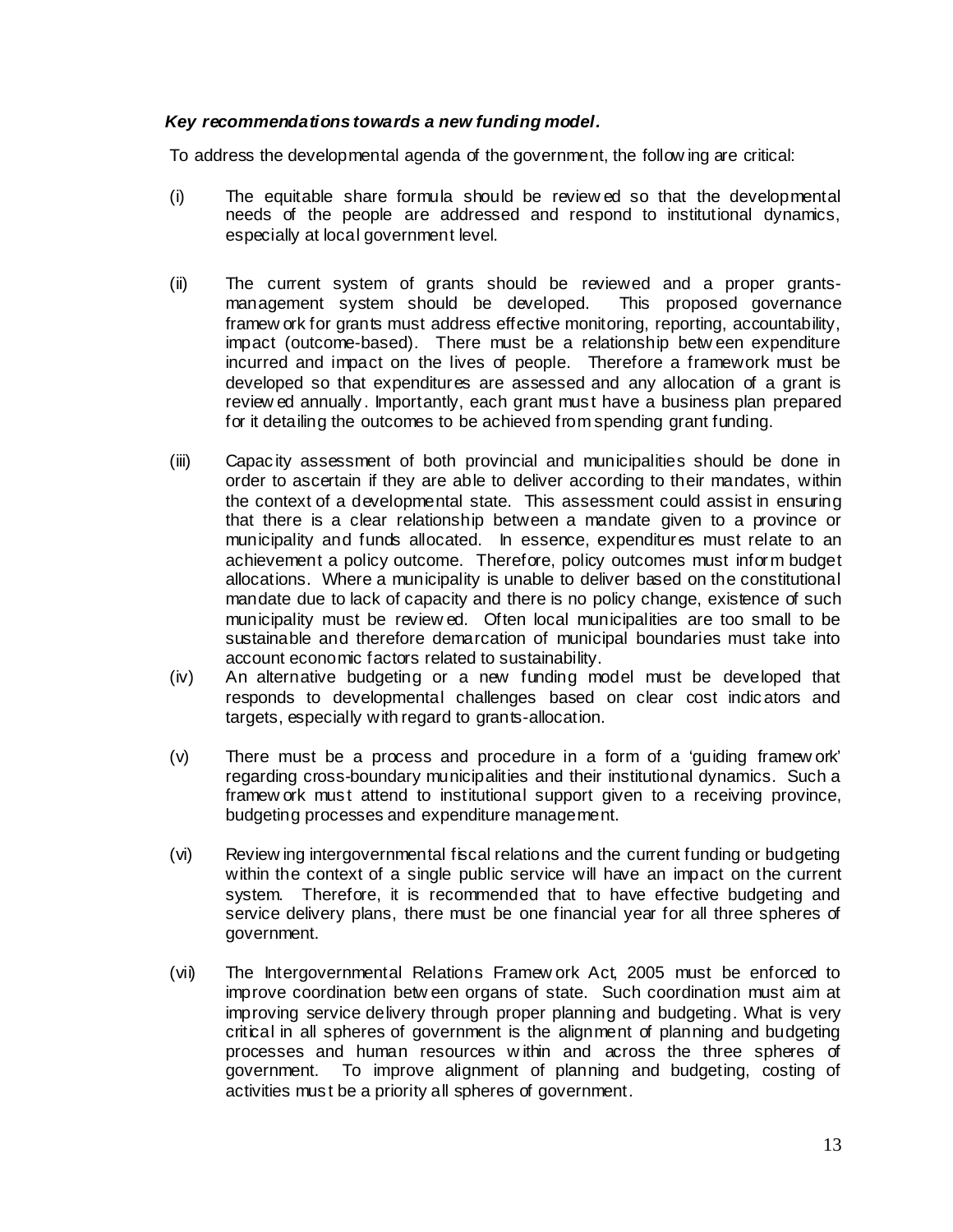(viii) The skills development strategy needs to be revised to allow for adequate funding of capacity building initiatives.

# **G. Cadreship for a Developmental State**

#### **Introduction**

- 65. At a senior level w ithin the pubic sector, induction and training must be synchronised with the attributes of the developmental state. All training must inculcate the attributes, values and service culture that support the implementation of the ANC's developmental agenda.
- 66. Such induction and training must be able to produce a policy grounded, analytical and critically thinking cadre w hose features include a dynamic ability to carry out the tasks of transforming the public sector and building a developmental state.
- 67. As part of this process of induction and training is the immediate objective of the development and enhancing of the intellectual capacity of the state;
- 68. This must include the philosophical and political content of government's developmental agenda in its curriculum;
- 69. A structured strategic relationship with specific higher education institutions must be developed and where this is already the case, the relationship should be assessment to evaluate w hether it is having the desired outcomes as envisaged in this document.

#### **Challenges in Public Service Cadre Development**

70. The ongoing transformation of the State brings with it Increased demands for improved delivery. The proposals on change in the public sector require new thinking about cadre development. Developing cadres to implement the 5developmental agenda of the state requires an integrated institutional focus if it is to be effective. The impact of training is limited if it focuses solely on the development of individual competencies. This is due to incongruence betw een the learning and workplace conditions, as well as an inability, or unw illingness, to practice new skills.

#### **Recommendations**

- 71. Cadre development requires the institutionalisation of appropriate w orking practices and norms of behaviour. There is a need then to define the training programmes, as w ell as the institutional structures, systems and processes w hich provide support. The objective is that developed cadres w ill help shape and transform the institution of the state.
- 72. Cadre development that is performance oriented should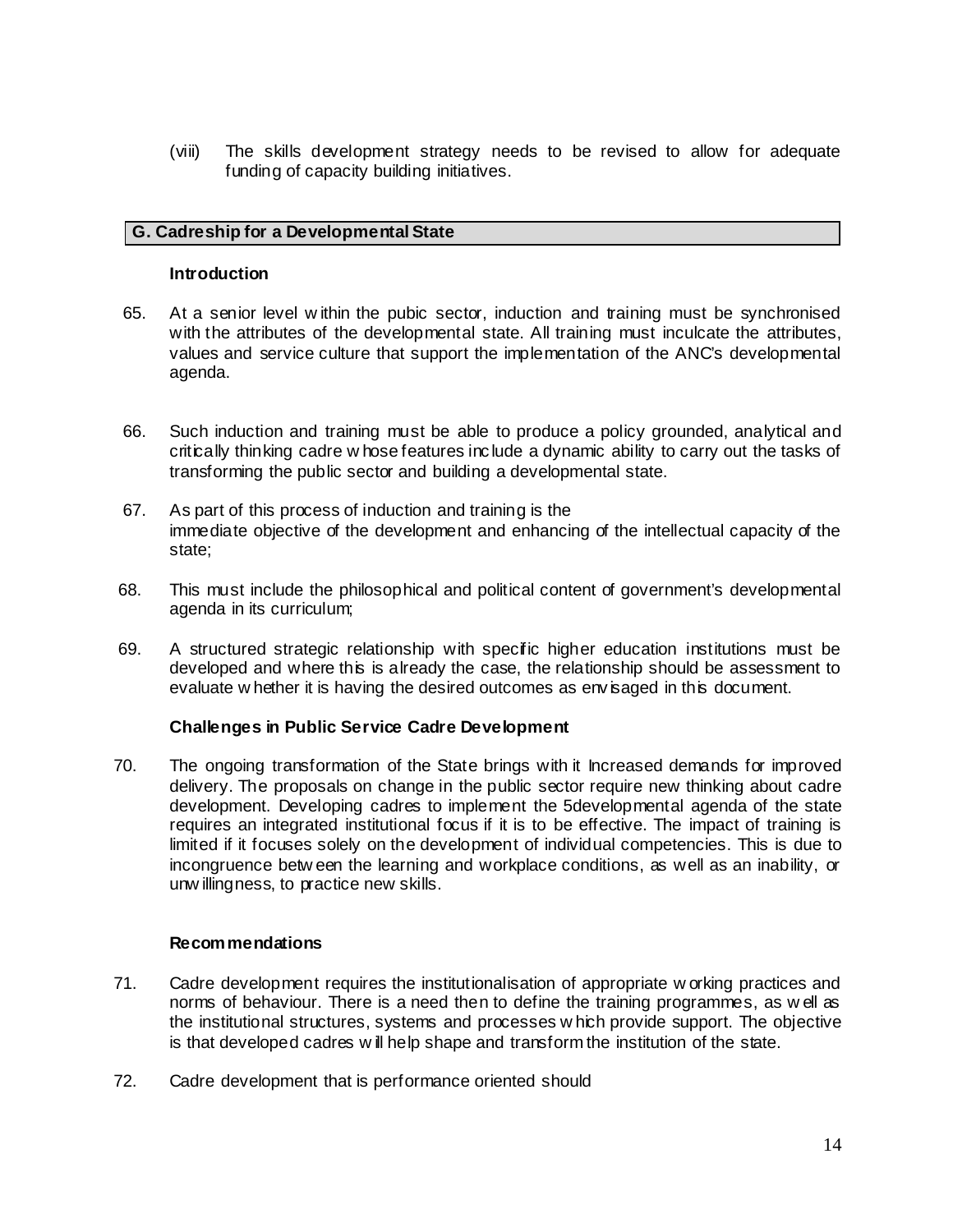include a focus on ethos and practise, institutional development and people development. For individuals, this means developing skills w ill and space. For organisations, it implies building an appropriate institutional environment, a strong service ethos and the ability to implement.

- 73. Training must be supported by appropriate recruitment, career-pathing, remuneration, performance management, human resource and organisational strategy. Recruitment should reflect experience, skills, groundedness in the organisation and recruitment from the internship programmes of those w ho have displayed the necessary w illingness and skills. In this regard, recruitment should pay attention to the type of public sector cadre we require, their potential and competency in relation to the vacancy, and their history as employees, etc.
- 74. For those who are external to the membership of the ANC, special and due consideration must be given. A minimum curriculum must be covered w ith them which would include the values of the ANC and the theory of the developmental state.
- 75. A school of governance needs to be established in the country dealing w ith two main streams, one being the policies of the governing party and the theory and practice of a developmental state; the other stream being managerial and technical.
- 76. The remuneration system should be configured to rew ard performance across all levels. All public sector w orkers should be recognised for good service. Cadres need to be allow ed to serve w here they most effective for the appropriate remuneration.
- 77. Cadre development should include all public officials, at all levels of government, including all sectors and agencies, which work at the frontline of service delivery, or as leaders and managers. Whist leadership at the apex of the organisation sets the agenda for change, it is implemented by those at other levels. Cadre development for a transformed public sector cuts across all levels.
- 78. The state must take direct responsibility for the development of public sector cadres and this will require appropriate resourcing by government and the establishment of an appropriate campus for this purpose.
- 79. International experience must be studied in particular those countries w ho developmental agenda is similar to ours.

# **H. Single Electoral System**

# **Constitutional Context**

80. The Constitution, 1996 of the Republic limits the term of office for governments and councils across the spheres to not more than five years. Constitutional acts or primary legislation are enacted by Parliament to confirm five years as the legitimate term of office for political public office bearers. Before 1994, all elections in South Africa, at all spheres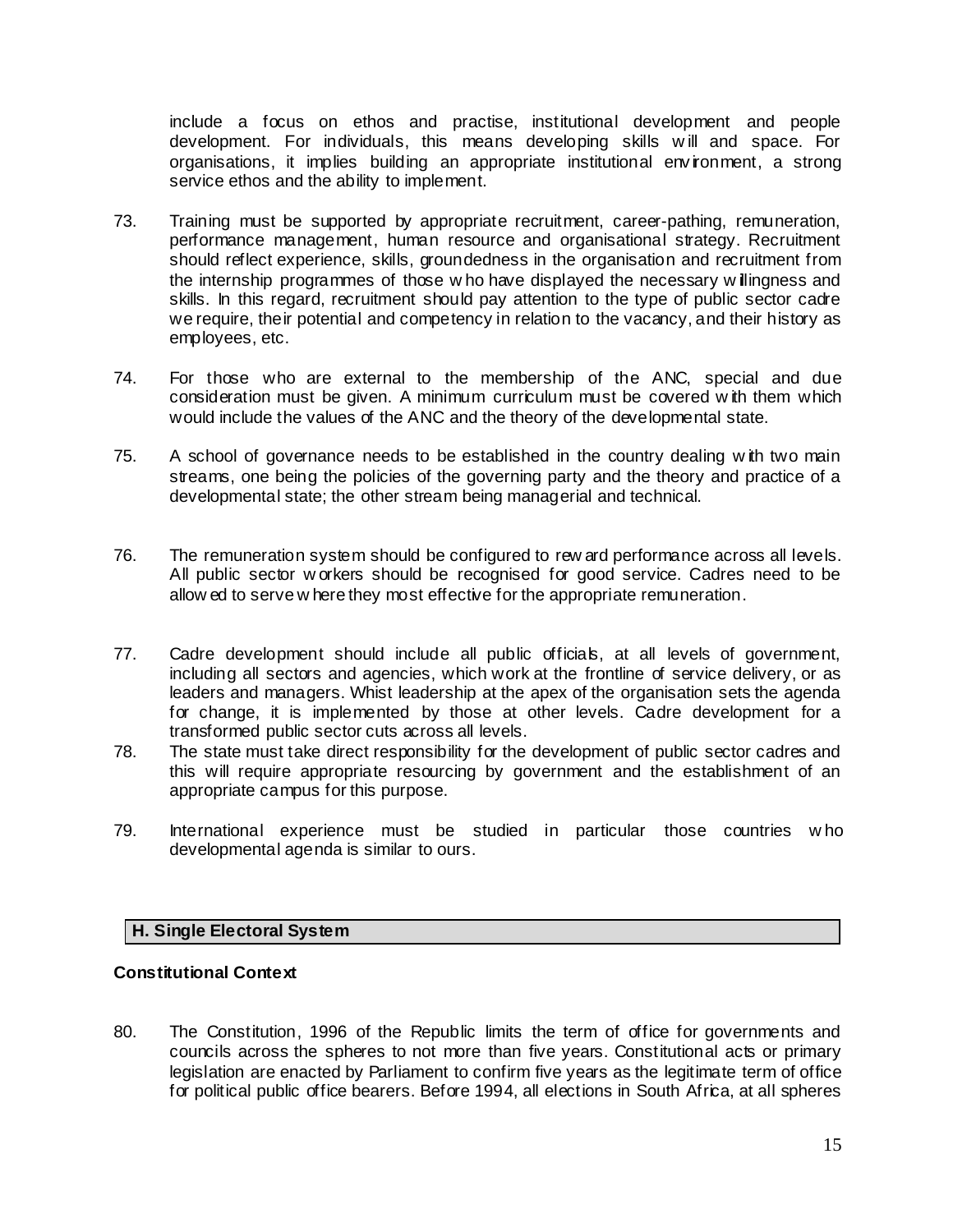of government, w ere conducted in terms of wards or constituencies. Schedule 2 of the 1993 interim Constitution made provision for proportional representation for the national and provincial legislatures for the transitional period. Special arrangements w ere made for local government covering both proportional and w ard representation.

81. The 1996 Constitution provided for the 1999 national and provincial elections and the Municipal Structures Act, 1998 (MSA) laid dow n a permanent electoral system at local government sphere, w hich w as first applied in 2000 and is still being applied. The local government sphere system has Proportional Representation (PR) system, and Ward system. Therefore in a system that includes a w ard system representation, an independent authority must delimit the w ards as a constitutional requirement. The Municipal Demarcation Act (MDA) was passed to establish the Municipal Demarcation Board (MDB) w as established for this purpose.

#### **Government Elections**

- 82. The past 16 years suggests that all the four national and provincial elections held in 1994, 1999, 2004 and 2009 as w ell as the local government elections held in 1995, 2000 and 2006, do indeed have a profound impact on both the functioning of the ANC as well as the delivery programmes of the state.
- 83. The staggering of the government elections has proven to be very costly exercise for the ANC. It is estimated that no less than R3.7 billion is used for the running of the government elections. This implies an additional R3.7billion because elections are held tw ice in a period of five years. Research show that if one election for national, provincial and local could be held, major costs savings could be made.

# **Case for Single Election**

- 84. The single election can be defined as the hosting of national, provincial and local government spheres elections concurrently. In practical terms it means the alignment of the Municipal Councils' term of office with the term of office for National and Provincial Governments spheres.
- 85. The alignment of the commencement and end of term of office for National Provincial and Local Governments spheres w ill benefit the ANC and government in various w ays. The identified benefits in terms of the Local Government Turn-Around Strategy (LGTAS) are that-
	- it would lead to better planning and effective execution of mandates due to common five years Medium Term planning in government;
	- there will be only one Manifesto for each of the political parties across the three spheres for implementation concurrently across the spheres;
	- one financial year for improved budgeting across the spheres; and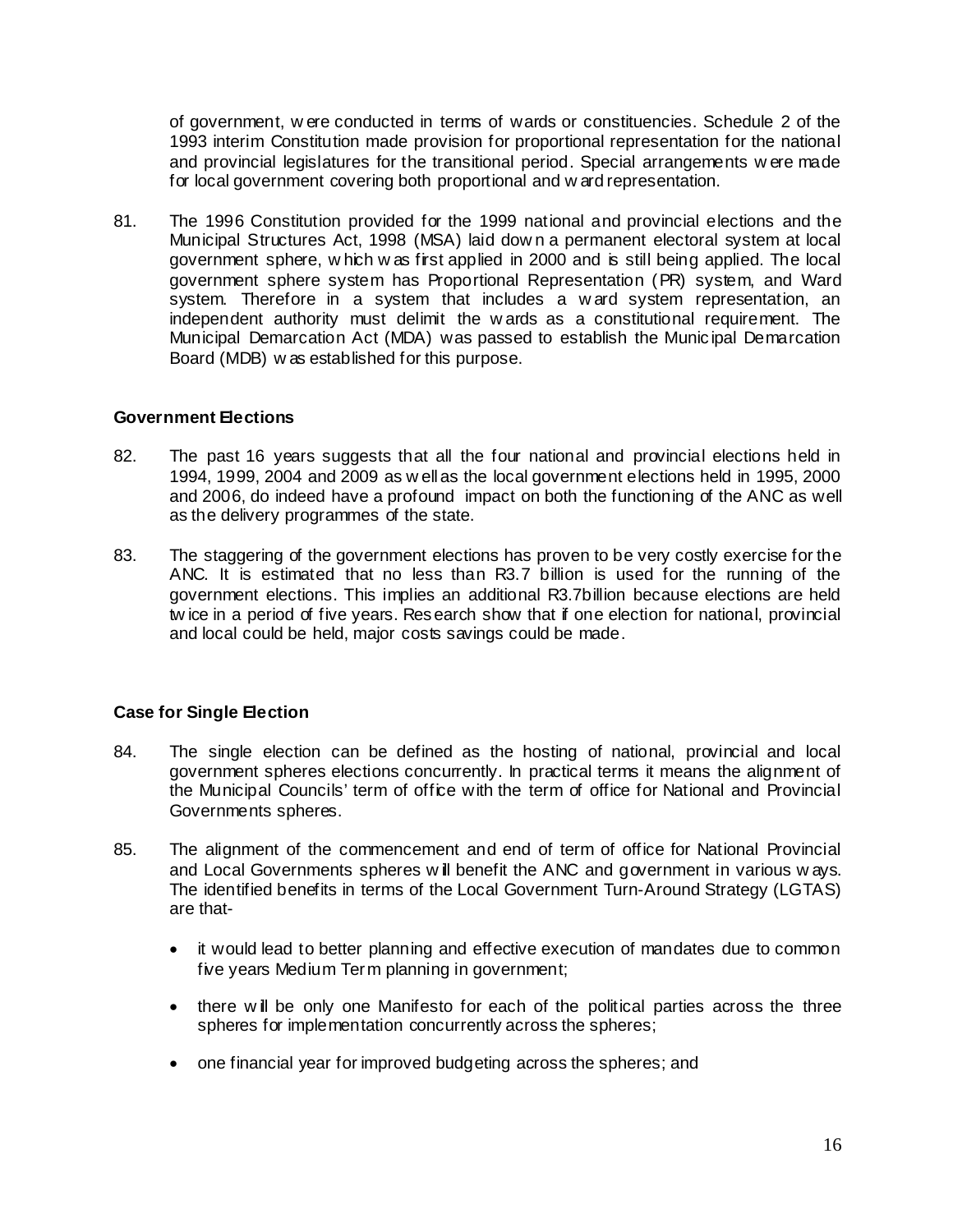- single public service culture may easily be inculcated w ith a common goal across the spheres w hich will further lead to more aligned human resources and budgeting framew orks.
- 86. The low voter turnout challenge which has been observed in local government elections will be addressed w hen turnout increase due to registered high turnout for previous and recent national and provincial elections and voter confusion and fatigue that may lead to low participation w ill be minimized. Essentially a streamlined single election system would bring the requisite organizational, institutional and financial efficiencies and benefits required for both the strengthening of the ANC as well as focused attention to matters of service delivery by the state. These include:
	- Cutting the logistical and financial costs related to managing tw o-phased-elections. Single budget cycle across all the spheres of government leading to savings to taxpayers by reducing election administrative costs;
	- Redirect the resources saved tow ards improvement of service delivery;
	- Streamline management of list, lobbying and election campaign processes;
	- Ensure focus on organisational renew al programmes including recruitment, political education, maintenance of discipline values and culture of the ANC;
	- Potential for conducive stable government and governance which lead to more stable decision making framework w hich w ill provide greater opportunity for longterm planning and maximization of alignment of decision–making of the government across the spheres politically, administratively and otherw ise;
- 87. Holding a single election w ill allow ANC to spread its best cadres in all spheres at once and thus improve its capacity to deliver services through the three spheres of government.
- 88. It needs to be emphasized that bringing to an end separate local government in no way w eakens contact with the masses if our constitutional structures are rooted in communities and carrying forw ard our programmes. Organs of "people's pow er" were never a substitute for electoral processes. Rather w e must ensure that w e deepen these organs of people's pow er and participation in governance and those matters that directly affect their lives.

# **Recommendation**

• The matter requires further discussion and broader consultation with other A NC structures such as the elections teams and a development of detailed recommendation.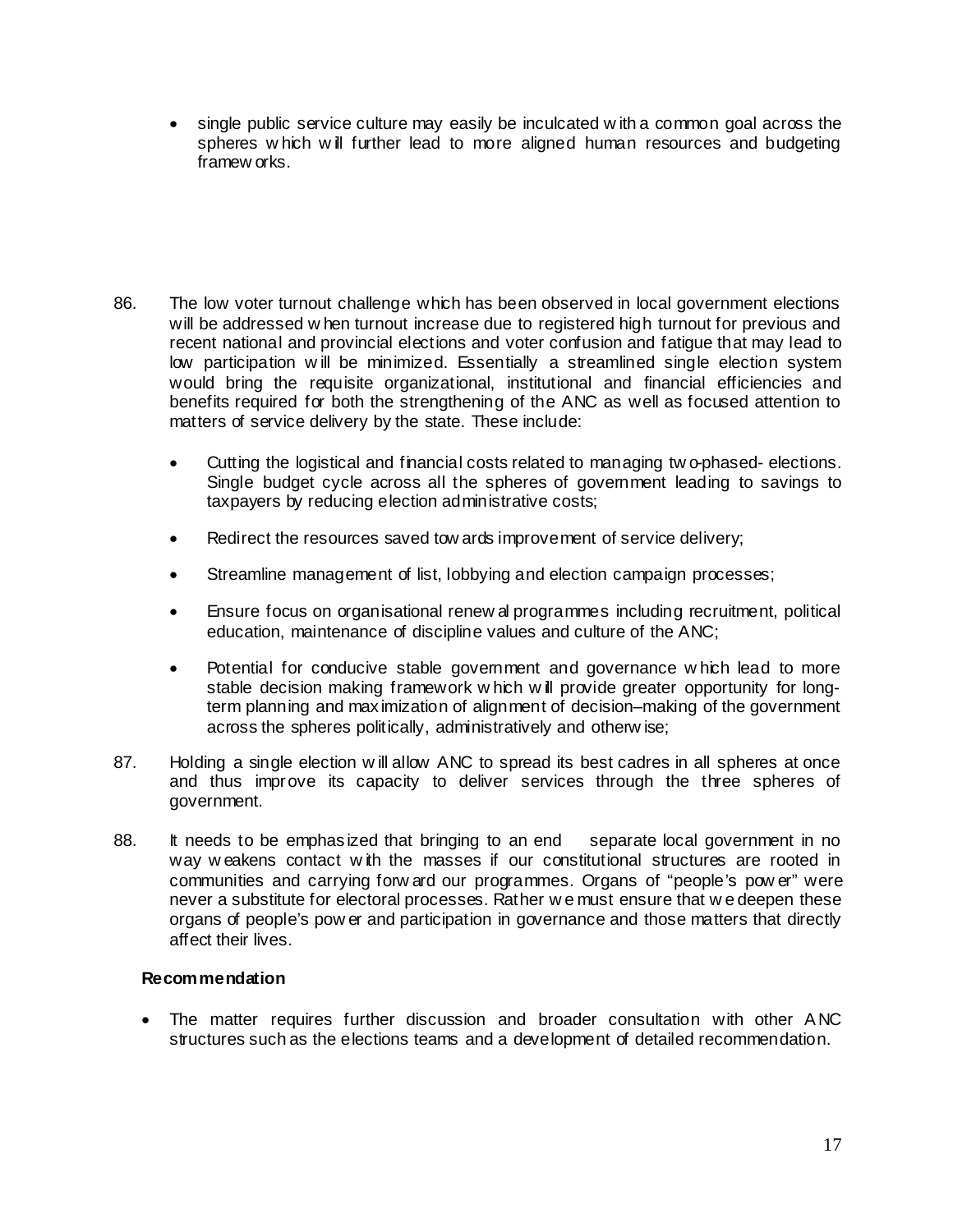#### **I. Governance and the Role of Parastatals**

- 89. The government parastatals should be anchored around the key attributes of the developmental state. The strategic orientation and technical capacity are the most crucial. The governance and management of this parastatals must be grounded and firmly reflect the agenda of the developmental state.
- 90. The ANC must play a central role in framing the new mandate, governance and management of the key state parastatals. The task to define parastatals strategic mandate in a comprehensive manner is imperative, and definitely required. However it must reflect the attributes of the developmental state and the ANC must lead and guide this task.
- 91 The Parastatals has undergone changes in the context of policy and legislation and that has led to transformation at both a structural and functional level. This has been characterized by restructuring events at the level of the departments that play an executive authority role and the board of the entities. A mong others the restructuring has also triggered privatization and selling of some on the state assets.

#### **Strategic orientation through the Generic Mandates**

- 92 The generic mandates represent the broad definition of the ultimate objectives of parastatals, their roles and responsibilities. The strategic nature of the parastatals and their relation to the developmental state must be articulated in the mandates. The generic strategic objectives of the entities are:
	- a. **Economic Growth**: Grow ing the economy by investing in specific sector infrastructure, supporting local industries, and provision of w orld class infrastructure and technologies.
	- b. **Infrastructure development**: The entities are critical for the expansion of the economic infrastructure. The large scale infrastructure investment.
	- c. **Job creation and Skills development**: The parastatals are crucial in creating direct and indirect sustainable jobs in their specific sectors.
	- d. **Industrialisation**: The massive capital expansion programme in the key sectors such as electricity and transport launches a new era of industrialisation.